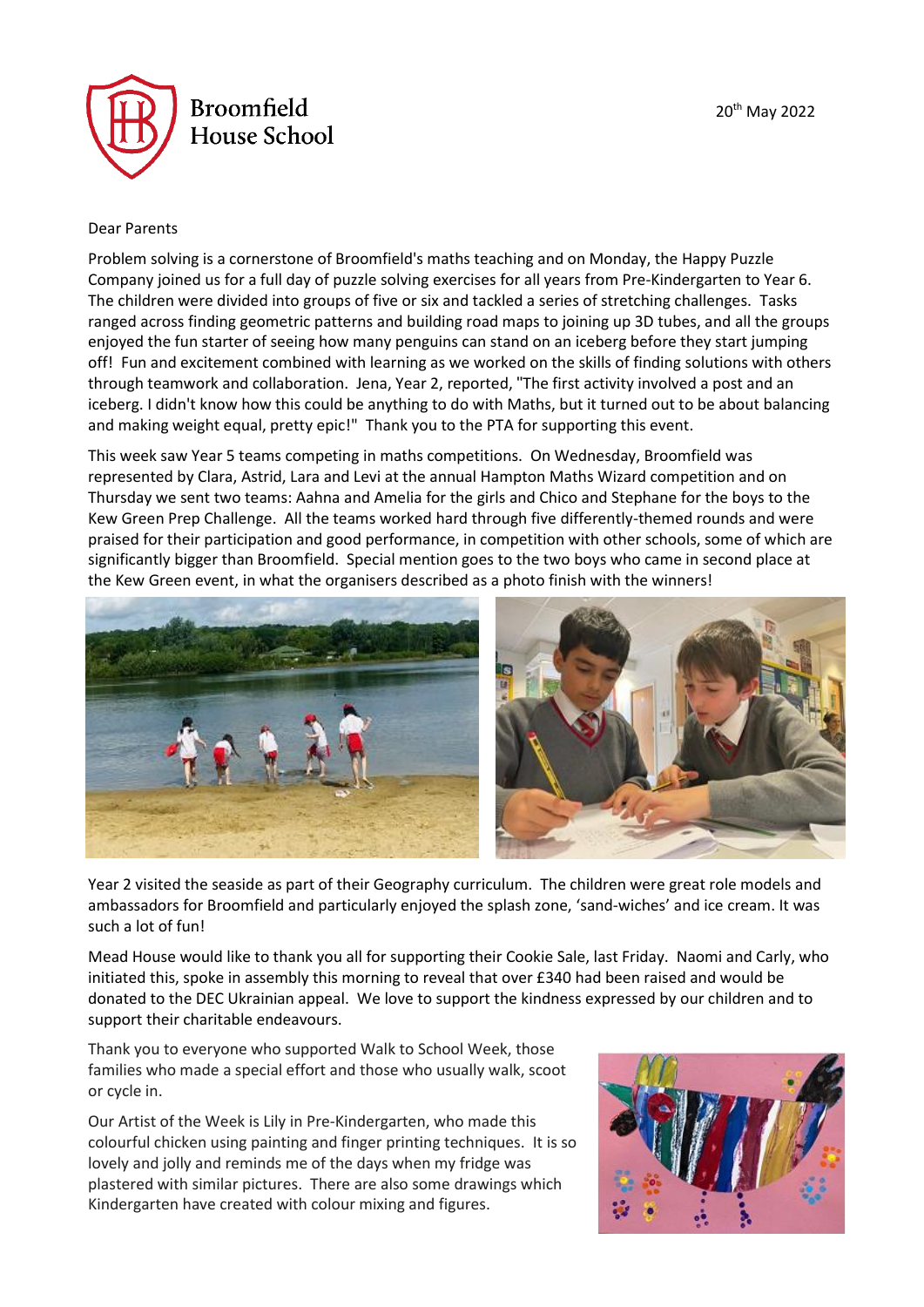## Summer School

I am delighted that Mrs Munasinghe will be running Summer School again this year from 18<sup>th</sup> to 29<sup>th</sup> July. There will be fun arts and crafts, games, physical activities and occasional trips to Kew Gardens and local parks. **The deadline for bookings is Wednesday 8th June,** pleas[e click h](https://forms.office.com/Pages/ResponsePage.aspx?id=y7ccHwVrs0W3HzQ77t0Kc2nxDROr_XFLnmcpaqzniKtUNzExWEpCM1FTNUJSVjlBMExIODNYSEY2Qy4u) ere to access the online form. We will staff Summer School on the basis of bookings received by the deadline, so we may not be able to accommodate late requests. If you want to amend a booking please do not complete another form but email Mrs Munasinghe o[n holidayschools@broomfieldhouse.com](mailto:holidayschools@broomfieldhouse.com)

## Platinum Jubilee

On Friday next week we will be celebrating the Queen's Platinum Jubilee, which actually falls during half term. The children will enjoy traditional English fayre at lunchtime (chosen by Noah – see below). There will be fresh fruit available as dessert, but no puddings. This is because the children will enjoy a lovely Afternoon Tea in the playground at 2.30pm, and toast the Queen with fruit water. We hope they will all wear crowns for this and so some of the teachers will be setting this as a homework activity. The children will be bringing home something they have been creating for the Jubilee on Friday!



# Andrew Clover: Author Visit



Years 1 to 5 will enjoy an assembly with Andrew and also individual workshops. We are confident that this will inspire their literary interest and encourage them in their own creative writing endeavours. Thank you to Mrs Bou for arranging the day and to the PTA for supporting it through the Arts Fund. Andrew will sign books from his own Rory Branagan- Detective series, if you order books in advance. Please complete the form attached, to order any books and make sure that you send in the cash with your order on Monday morning. Any unsold books will be available to buy in the playground after school.

## Headteacher for the Day

Noah in Year 4 was the lucky winner of the Headteacher for the Day prize at the Christmas Fair and will be taking up his post on Friday next week. He has chosen the menu and snack for the day and will be introducing assembly and making a rule change! Please see his chosen menu attached to the newsletter.

## Hounslow and Richmond NHS Trust: Covid Vaccines for 5-11 year olds

Our local NHS Trust is holding a Pop Up Clinic for Covid 19 Vaccinations for 5 to 11 year olds at Chase Bridge Primary School on Sunday 22<sup>nd</sup> May 2022. Please see the attached flyer which contains a link for booking an appointment online and contact details are given for any queries.

## **Swimming**

Please can I remind families of children in Years 1 and 3 to bring the children to the Dining Room by 8.20am on Tuesdays so they are in time to catch the coach to Pools on the Park.

## **Sports News**

Mr Pache has awarded Sports Person of the Week to Alisa in Year 3 for excellent bowling and taking two wickets in the Year 3 Girls cricket match.

**Year 4:** The girls will be playing cricket against Falcons Girls during their Wednesday Games lesson. Parents are invited to join us at 2pm at Old Deer Park to cheer the children on. Please make sure the children have a water bottle and sun hat, and apply sun cream in the morning.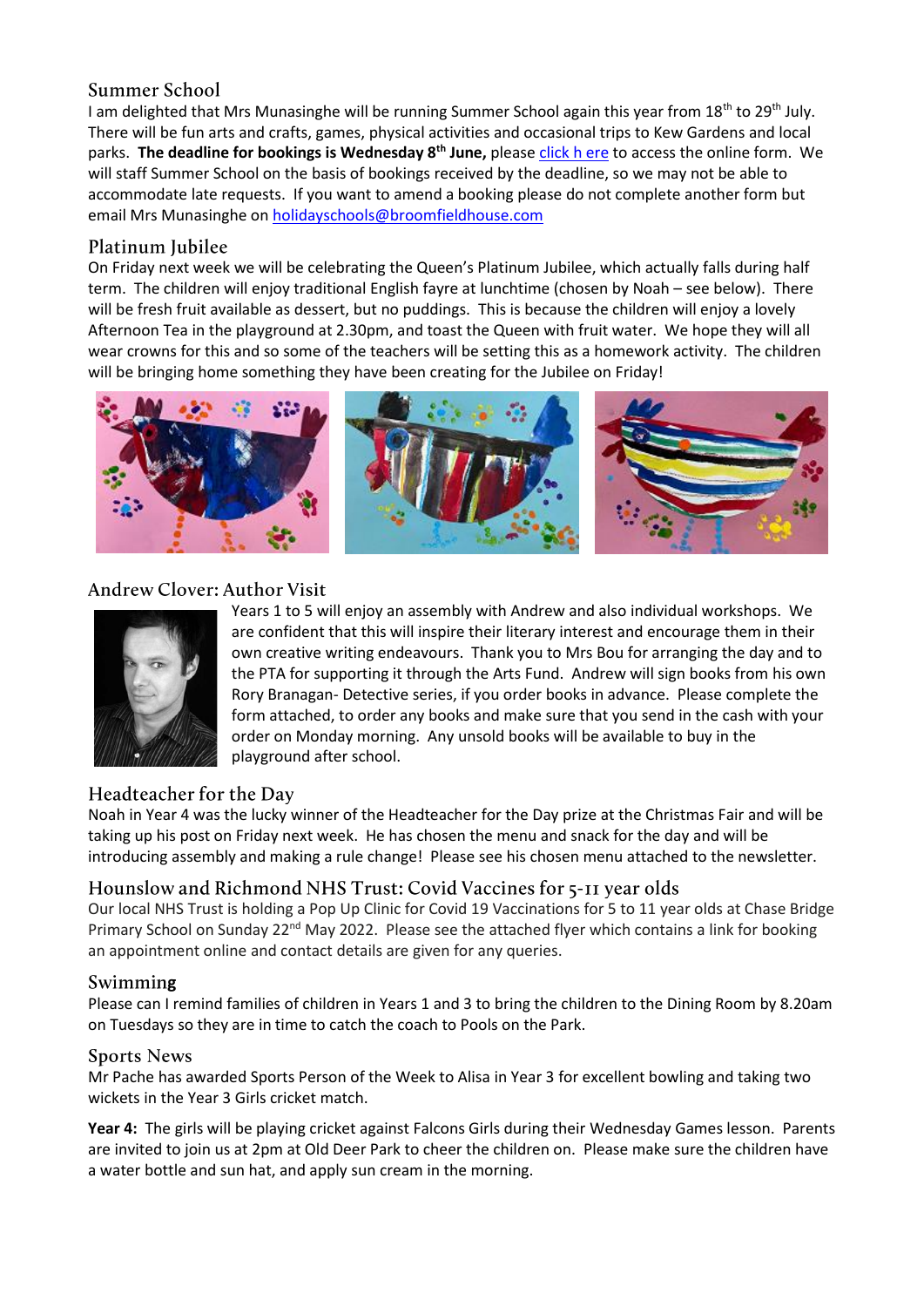





## **Year Group News**

**Year 1** will enjoy an after-school Cinema screening which they won in the Auction of Promises last summer. Thank you to the class PTA reps for arranging this event and we hope the children will have a lot of fun watching an age-appropriate movie together.

**Years 3 to 6** Miss Tritton has been working with the children in her Speech and Drama Club to prepare them for their English Speaking Board exams. On Wednesday Years 3 and 4 will make their presentations to the ESB examiner and Years 5 and 6 will be up on Thursday. They will work in small groups and the examiner will be marking how well they perform and interact as an audience as well as in their individual presentation. Good luck to all those involved.

Year 6 We are all looking forward to the Leavers' Assembly on Friday. The children have been preparing a fantastic performance to reflect some of their favourite memories of their time at Broomfield. If past years are anything to go by, I am sure that members of staff (including myself) may find themselves portrayed on stage with gentle mockery. It will be especially lovely to welcome the Year 6 families into school to join us at 9am to enjoy their children's performance. I can't wait!



#### **Half-term coding taster days: 31st May 2022 and 1st June 2022**

Kickstart or boost your child's coding knowledge with an engaging online coding taster day. The children will learn the basics of coding, building simple arcade-style games which they can play at home in this Ultimate Activities course, suitable for children aged 7-11 and exclusively available to Dukes Club members. Sign up on the events page at thedukesclub.com.



## Polite Person

Here are the children recognised in our assembly this morning as the Polite People of the Week

**W** Dukes Club

| Class            | Polite Person | Class  | Polite Person |
|------------------|---------------|--------|---------------|
| Pre-Kindergarten | Fleur         | Year 3 | Remv          |
| Kindergarten     | Tamara        | Year 4 | Aisha         |
| Year 1           | Tamai         | Year 5 | Delphine      |
| Year 2           | Julian        | Year 6 | Gravce        |